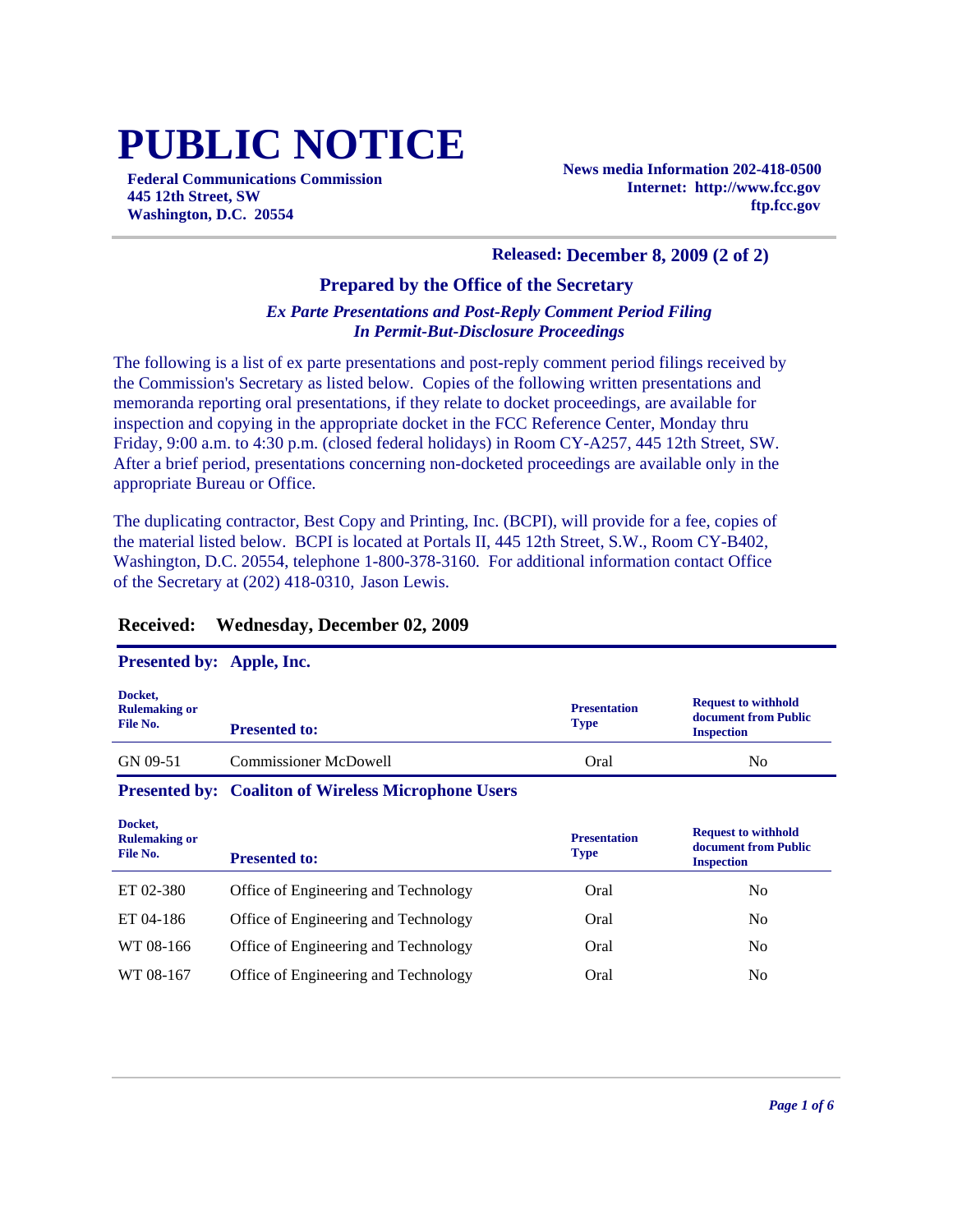| Docket,<br><b>Rulemaking or</b><br>File No. | <b>Presented to:</b>         | <b>Presentation</b><br><b>Type</b> | <b>Request to withhold</b><br>document from Public<br><b>Inspection</b> |
|---------------------------------------------|------------------------------|------------------------------------|-------------------------------------------------------------------------|
| GN 09-137                                   | Chairman Genachowski         | Written                            | N <sub>o</sub>                                                          |
|                                             | <b>Commissioner Copps</b>    | Written                            | No                                                                      |
|                                             | <b>Commissioner McDowell</b> | Written                            | N <sub>0</sub>                                                          |
|                                             | Commissioner Clyburn         | Written                            | No                                                                      |
|                                             | <b>Commissioner Baker</b>    | Written                            | N <sub>0</sub>                                                          |
| GN 09-47                                    | Chairman Genachowski         | Written                            | N <sub>0</sub>                                                          |
|                                             | <b>Commissioner Copps</b>    | Written                            | N <sub>0</sub>                                                          |
|                                             | <b>Commissioner McDowell</b> | Written                            | N <sub>0</sub>                                                          |
|                                             | Commissioner Clyburn         | Written                            | N <sub>0</sub>                                                          |
|                                             | <b>Commissioner Baker</b>    | Written                            | N <sub>0</sub>                                                          |
| GN 09-51                                    | Chairman Genachowski         | Written                            | N <sub>0</sub>                                                          |
|                                             | <b>Commissioner Copps</b>    | Written                            | N <sub>0</sub>                                                          |
|                                             | <b>Commissioner McDowell</b> | Written                            | N <sub>0</sub>                                                          |
|                                             | Commissioner Clyburn         | Written                            | No                                                                      |
|                                             | <b>Commissioner Baker</b>    | Written                            | N <sub>0</sub>                                                          |

### **Presented by: Consumer Electronics Association**

## **Presented by: CTIA - The Wireless Association**

| Docket,<br><b>Rulemaking or</b><br>File No. | <b>Presented to:</b>           | <b>Presentation</b><br><b>Type</b> | <b>Request to withhold</b><br>document from Public<br><b>Inspection</b> |
|---------------------------------------------|--------------------------------|------------------------------------|-------------------------------------------------------------------------|
| GN 09-137                                   | Office of Chairman Genachowski | Oral                               | No                                                                      |
| GN 09-47                                    | Office of Chairman Genachowski | Oral                               | No                                                                      |
| GN 09-51                                    | Office of Chairman Genachowski | Oral                               | No                                                                      |
| PS 07-287                                   | Office of Chairman Genachowski | Oral                               | No                                                                      |

## **Presented by: Global Crossing Limited**

| Docket,<br><b>Rulemaking or</b><br>File No. | <b>Presented to:</b>                           | <b>Presentation</b><br><b>Type</b> | <b>Request to withhold</b><br>document from Public<br><b>Inspection</b> |
|---------------------------------------------|------------------------------------------------|------------------------------------|-------------------------------------------------------------------------|
| GN 09-137                                   | Office of Strategic Planning & Policy Analysis | Oral                               | No                                                                      |
| GN 09-47                                    | Office of Strategic Planning & Policy Analysis | Oral                               | N <sub>0</sub>                                                          |
| GN 09-51                                    | Office of Strategic Planning & Policy Analysis | Oral                               | No                                                                      |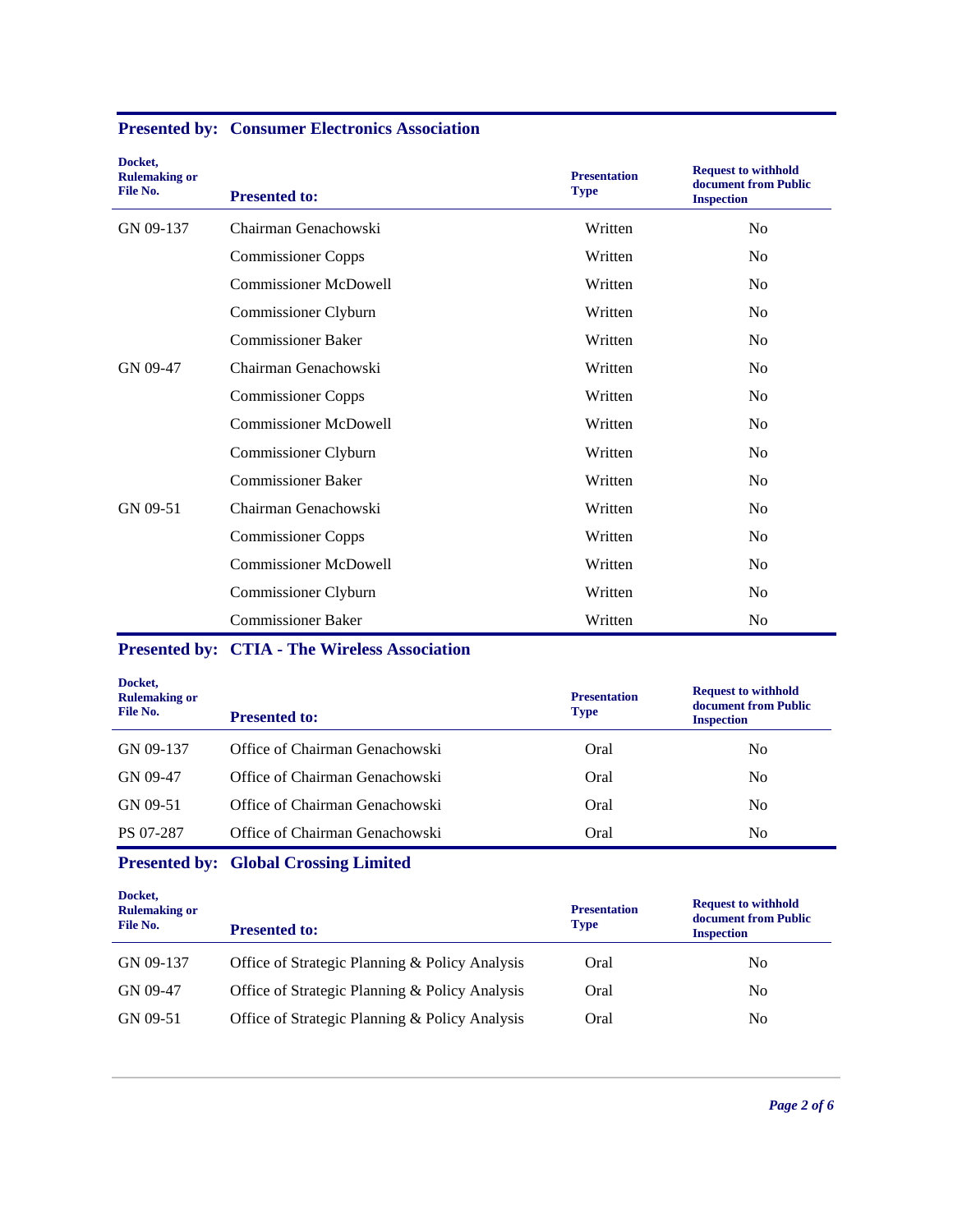| Presented by: Google, Inc.                  |                                                            |                                    |                                                                         |
|---------------------------------------------|------------------------------------------------------------|------------------------------------|-------------------------------------------------------------------------|
| Docket,<br><b>Rulemaking or</b><br>File No. | <b>Presented to:</b>                                       | <b>Presentation</b><br><b>Type</b> | <b>Request to withhold</b><br>document from Public<br><b>Inspection</b> |
| GN 09-51                                    | Office of the Secretary                                    | Written                            | N <sub>0</sub>                                                          |
|                                             | Office of the Secretary                                    | Written                            | No                                                                      |
|                                             | <b>Presented by: Microsoft Corporation</b>                 |                                    |                                                                         |
| Docket,<br><b>Rulemaking or</b><br>File No. | <b>Presented to:</b>                                       | <b>Presentation</b><br><b>Type</b> | <b>Request to withhold</b><br>document from Public<br><b>Inspection</b> |
| GN 09-137                                   | Office of the Secretary                                    | Written                            | N <sub>0</sub>                                                          |
| GN 09-47                                    | Office of the Secretary                                    | Written                            | No                                                                      |
| GN 09-51                                    | Office of the Secretary                                    | Written                            | No                                                                      |
|                                             | Presented by: National Association of Theatre Owners, Inc. |                                    |                                                                         |
| Docket,<br><b>Rulemaking or</b><br>File No. | <b>Presented to:</b>                                       | <b>Presentation</b><br><b>Type</b> | <b>Request to withhold</b><br>document from Public<br><b>Inspection</b> |
| MB 08-82                                    | Office of Chairman Genachowski                             | Oral                               | N <sub>0</sub>                                                          |
|                                             | Presented by: Nebraska Public Service Commission, et al.   |                                    |                                                                         |
| Docket,<br><b>Rulemaking or</b><br>File No. | <b>Presented to:</b>                                       | <b>Presentation</b><br><b>Type</b> | <b>Request to withhold</b><br>document from Public<br><b>Inspection</b> |
| WC 06-122                                   | Office of the Secretary                                    | Written                            | No                                                                      |
|                                             | <b>Presented by: Older Adults Technology Services</b>      |                                    |                                                                         |
| Docket,<br><b>Rulemaking or</b>             |                                                            | <b>Presentation</b>                | <b>Request to withhold</b>                                              |
| File No.                                    | <b>Presented to:</b>                                       | <b>Type</b>                        | document from Public<br><b>Inspection</b>                               |
| GN 09-51                                    | Office of the Secretary                                    | Written                            | No                                                                      |
|                                             | Presented by: Oncor Electric Delivery Company, et al.      |                                    |                                                                         |
| Docket,<br><b>Rulemaking or</b><br>File No. | <b>Presented to:</b>                                       | <b>Presentation</b><br><b>Type</b> | <b>Request to withhold</b><br>document from Public<br><b>Inspection</b> |
| GN 09-51                                    | Office of Commissioner Clyburn                             | Oral                               | No                                                                      |
| WC 07-245                                   | Office of Commissioner Clyburn                             | Oral                               | No                                                                      |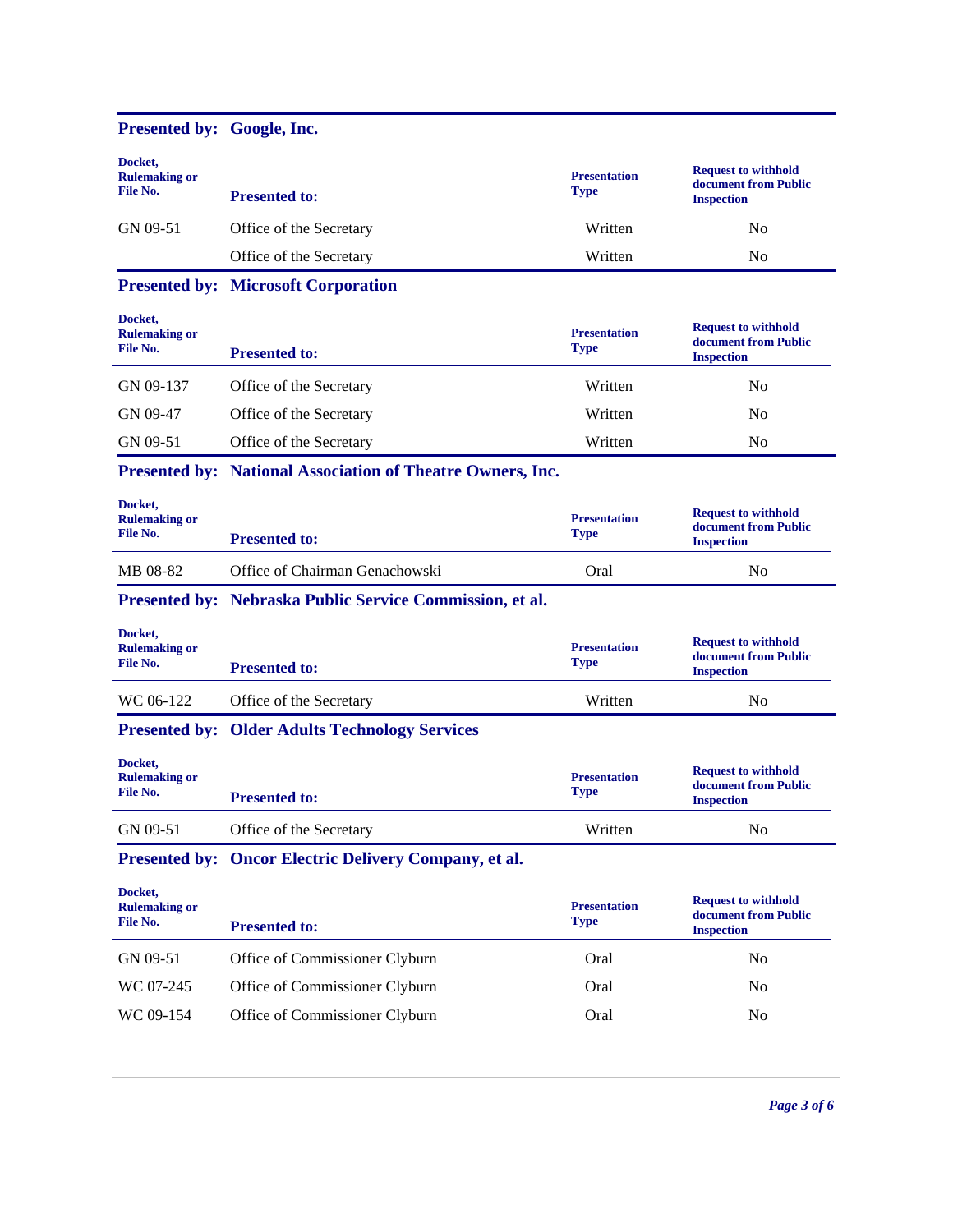| Docket,<br><b>Rulemaking or</b><br>File No. | <b>Presented to:</b> | <b>Presentation</b><br><b>Type</b> | <b>Request to withhold</b><br>document from Public<br><b>Inspection</b> |
|---------------------------------------------|----------------------|------------------------------------|-------------------------------------------------------------------------|
| CS 97-80                                    | Media Bureau         | Oral                               | No                                                                      |
| PP 00-67                                    | Media Bureau         | Oral                               | No                                                                      |

# **Presented by: Public Knowledge**

**Presented by: Panasonic Corporation of North America**

| Docket,<br><b>Rulemaking or</b><br>File No. | <b>Presented to:</b>                 | <b>Presentation</b><br><b>Type</b> | <b>Request to withhold</b><br>document from Public<br><b>Inspection</b> |
|---------------------------------------------|--------------------------------------|------------------------------------|-------------------------------------------------------------------------|
| GN 09-191                                   | Office of Engineering and Technology | Oral                               | N <sub>0</sub>                                                          |
|                                             | Wireless Telecommunications Bureau   | Oral                               | N <sub>0</sub>                                                          |
|                                             | Wireline Competition Bureau          | Oral                               | N <sub>o</sub>                                                          |
| GN 09-51                                    | Office of Engineering and Technology | Oral                               | N <sub>0</sub>                                                          |
|                                             | Wireless Telecommunications Bureau   | Oral                               | N <sub>0</sub>                                                          |
|                                             | Wireline Competition Bureau          | Oral                               | N <sub>o</sub>                                                          |
| WC 07-52                                    | Office of Engineering and Technology | Oral                               | No.                                                                     |
|                                             | Wireless Telecommunications Bureau   | Oral                               | N <sub>0</sub>                                                          |
|                                             | Wireline Competition Bureau          | Oral                               | N <sub>0</sub>                                                          |

## **Presented by: Purple Communications, Inc.**

|                             | <b>Presentation</b> | <b>Request to withhold</b><br>document from Public |
|-----------------------------|---------------------|----------------------------------------------------|
| <b>Presented to:</b>        |                     | <b>Inspection</b>                                  |
| Wireline Competition Bureau | Oral                | No                                                 |
| Wireline Competition Bureau | Oral                | No                                                 |
|                             |                     | <b>Type</b>                                        |

## **Presented by: Snap Video Relay Services**

| Docket,<br><b>Rulemaking or</b><br>File No. | <b>Presented to:</b>        | <b>Presentation</b><br><b>Type</b> | <b>Request to withhold</b><br>document from Public<br><b>Inspection</b> |
|---------------------------------------------|-----------------------------|------------------------------------|-------------------------------------------------------------------------|
| CG 03-123                                   | Wireline Competition Bureau | Oral                               | N <sub>0</sub>                                                          |
| WC 05-196                                   | Wireline Competition Bureau | Oral                               | No                                                                      |

### **Presented by: STi Prepaid, LLC**

| Docket,<br><b>Rulemaking or</b><br>File No. | <b>Presented to:</b>         | <b>Presentation</b><br><b>Type</b> | <b>Request to withhold</b><br>document from Public<br><b>Inspection</b> |
|---------------------------------------------|------------------------------|------------------------------------|-------------------------------------------------------------------------|
| CC 96-115                                   | Office of Commissioner Copps | Oral                               | No                                                                      |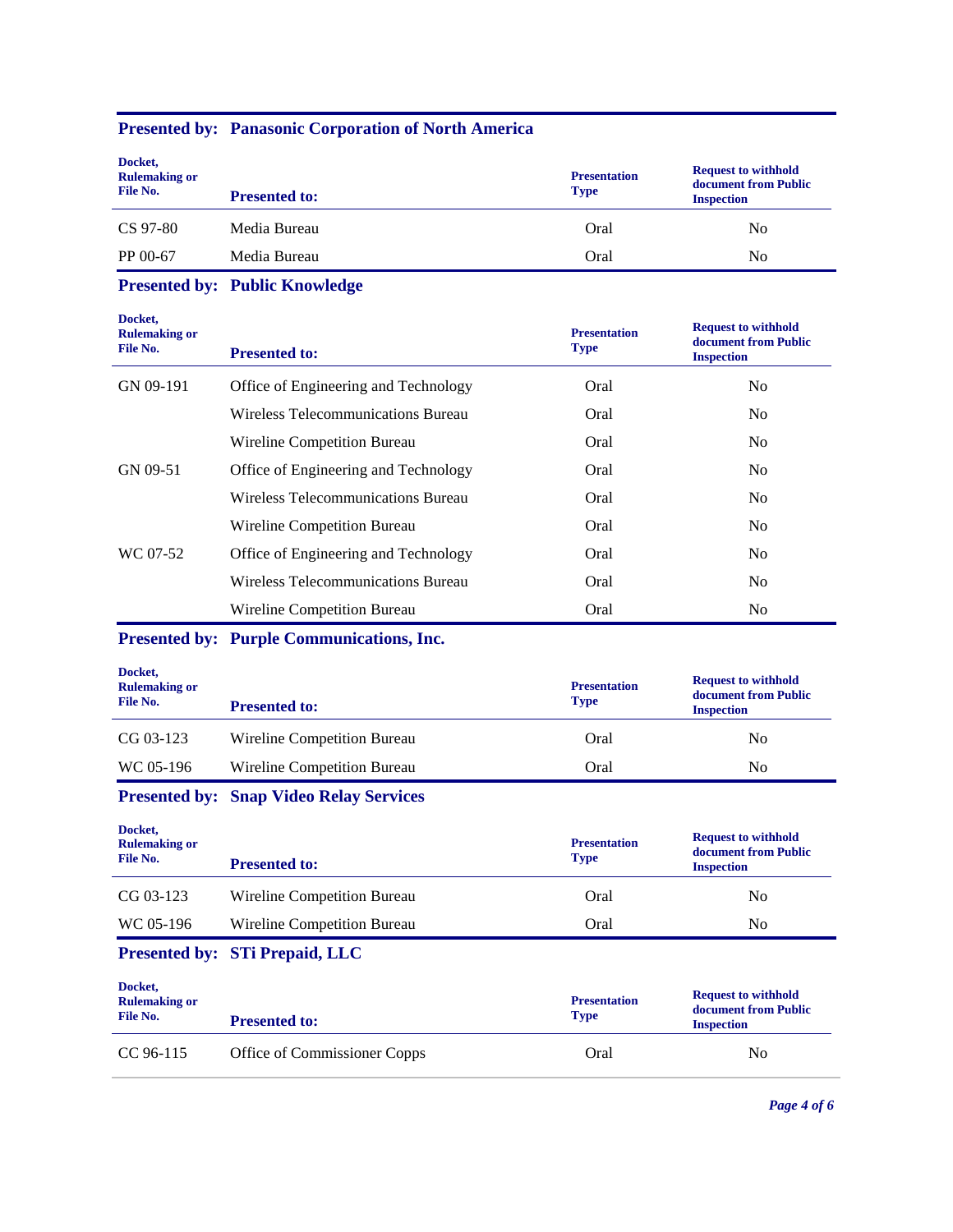| Office of Commissioner McDowell                   | Oral | N <sub>o</sub> |
|---------------------------------------------------|------|----------------|
| Commissioner Clyburn                              | Oral | N <sub>o</sub> |
| Office of Commissioner Baker                      | Oral | N <sub>0</sub> |
| Office of Commissioner Copps                      | Oral | N <sub>0</sub> |
| Office of Commissioner McDowell                   | Oral | N <sub>0</sub> |
| Commissioner Clyburn                              | Oral | N <sub>0</sub> |
| Office of Commissioner Baker                      | Oral | N <sub>0</sub> |
| Office of Commissioner Copps                      | Oral | N <sub>o</sub> |
| Office of Commissioner McDowell                   | Oral | N <sub>o</sub> |
| Commissioner Clyburn                              | Oral | N <sub>o</sub> |
| Office of Commissioner Baker                      | Oral | N <sub>o</sub> |
| <b>Consumer and Governermental Affairs Bureau</b> | Oral | N <sub>o</sub> |
| Office of Commissioner Copps                      | Oral | N <sub>o</sub> |
| Office of Commissioner McDowell                   | Oral | N <sub>o</sub> |
| Commissioner Clyburn                              | Oral | N <sub>o</sub> |
| Office of Commissioner Baker                      | Oral | N <sub>o</sub> |
| Office of Commissioner Copps                      | Oral | N <sub>o</sub> |
| Office of Commissioner McDowell                   | Oral | N <sub>o</sub> |
| Commissioner Clyburn                              | Oral | N <sub>o</sub> |
| Office of Commissioner Baker                      | Oral | N <sub>o</sub> |
| <b>Consumer and Governermental Affairs Bureau</b> | Oral | N <sub>o</sub> |
| Office of Commissioner Copps                      | Oral | N <sub>o</sub> |
| Office of Commissioner McDowell                   | Oral | N <sub>o</sub> |
| Commissioner Clyburn                              | Oral | N <sub>o</sub> |
| Office of Commissioner Baker                      | Oral | N <sub>o</sub> |
| <b>Consumer and Governermental Affairs Bureau</b> | Oral | N <sub>o</sub> |
| Office of Commissioner Copps                      | Oral | N <sub>0</sub> |
| Office of Commissioner McDowell                   | Oral | No             |
| Commissioner Clyburn                              | Oral | N <sub>0</sub> |
| Office of Commissioner Baker                      | Oral | N <sub>o</sub> |
| Office of Commissioner Copps                      | Oral | N <sub>0</sub> |
| Office of Commissioner McDowell                   | Oral | N <sub>o</sub> |
| Commissioner Clyburn                              | Oral | N <sub>0</sub> |
| Office of Commissioner Baker                      | Oral | No             |
|                                                   |      |                |